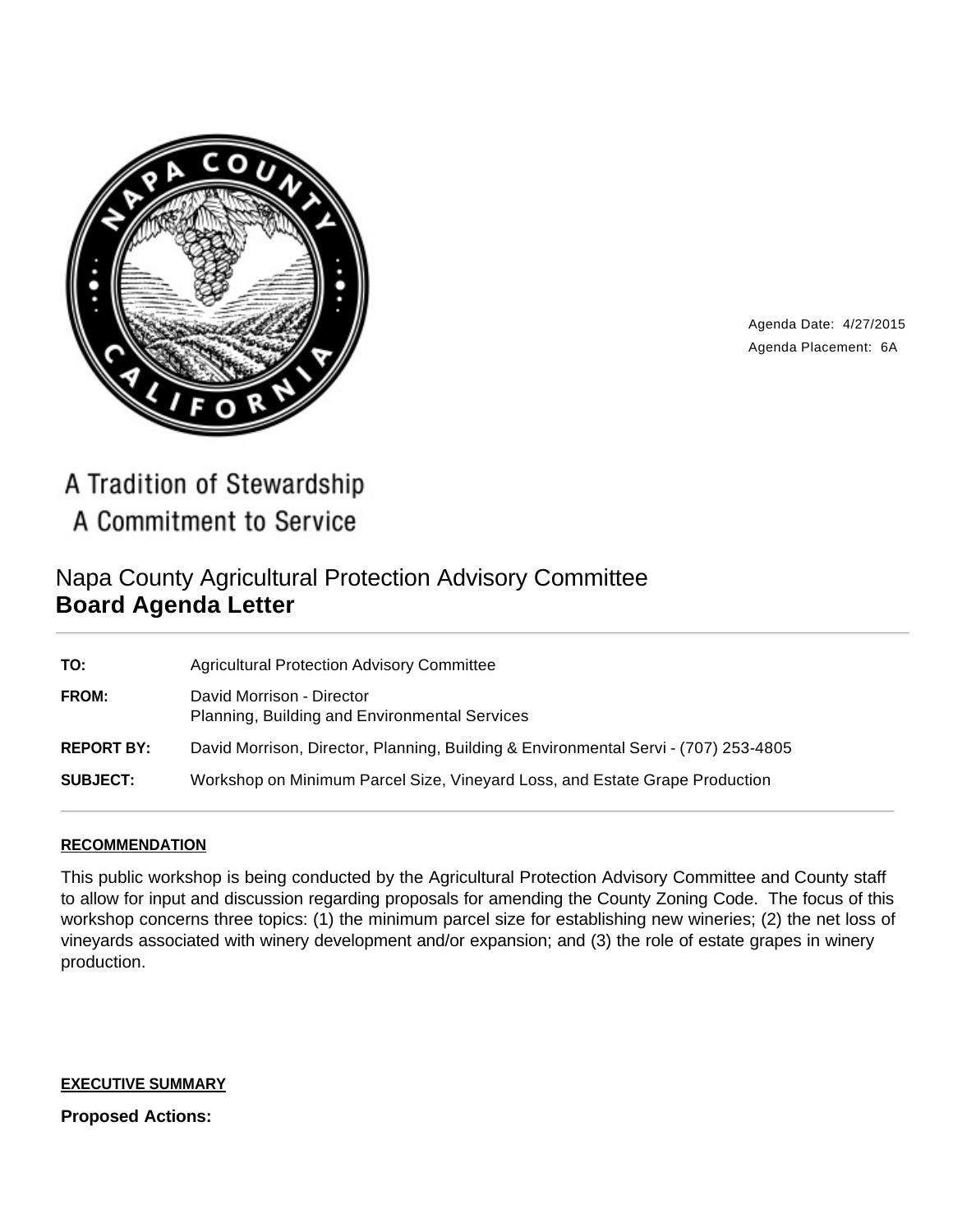That the Agricultural Advisory Committee:

- 1. Receive the staff presentation and ask any clarifying questions;
- 2. Accept public testimony regarding the three issues; and

3. Discuss and provide staff direction regarding additional research and/or analysis needed for the Committee to make a recommendation at a future meeting.

# **Discussion:**

This public workshop is being conducted by the Agricultural Protection Advisory Committee and County staff to allow for input and discussion regarding proposals for amending the County Zoning Code. The focus of this workshop concerns three topics: (1) the minimum parcel size for establishing new wineries; (2) the net loss of vineyards associated with winery development and/or expansion; and (3) the role of estate grapes in winery production.

### **FISCAL IMPACT**

Is there a Fiscal Impact? No

# **ENVIRONMENTAL IMPACT**

ENVIRONMENTAL DETERMINATION: The proposed action is not a project as defined by 14 California Code of Regulations 15378 (State CEQA Guidelines) and therefore CEQA is not applicable.

# **BACKGROUND AND DISCUSSION**

For the second meeting, the Committee directed staff to hold a workshop focusing on the first three issues assigned by the Board of Supervisors: (1) the minimum parcel size for new wineries; (2) the net loss of vineyards in the establishment or expansion of wineries; and (3) the level of estate grape production for wineries. This staff report provides analysis, to the extent that data is available, for each issue as follows:

# **MINIMUM PARCEL SIZE**

Issue

The question has been raised as to whether a larger minimum parcel size for wineries should be considered. Currently, there are 49 wineries (10.5%) located on parcels that are zoned agricultural and are smaller than 10 acres. These facilities predate the Winery Definition Ordinance and are considered legally non-conforming – they may continue to operate although they do not comply with existing zoning regulations. A total of 91 wineries (19.5%) are located on parcels zoned agricultural that are between 10 and 20 acres, while 104 wineries (22.3%) are located on parcels that are 20 to 40 acres in size. Finally, 151 wineries (32.3%) are located on agriculturally-zoned parcels that are 40 acres in size or greater. (The remaining wineries (15.4%) are located on land zoned commercial or industrial, or are located within the Airport Industrial Area Specific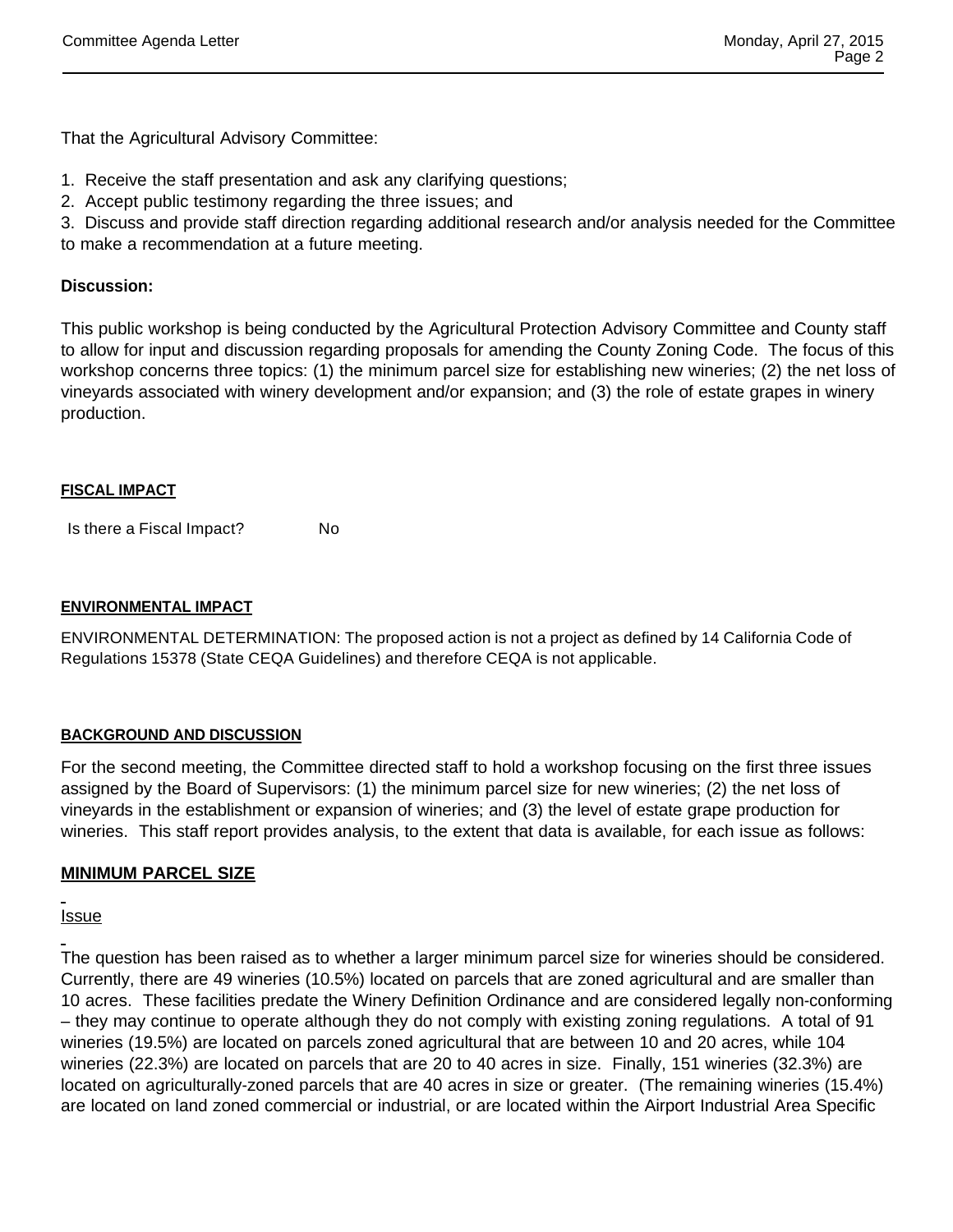Plan.)

The concerns expressed regarding this issues include, but are not limited to, the following:

- Allowing wineries to be created on smaller parcels allows new vintners to enter into the wine industry. Creating a new winery already requires significant financial investment. Requiring that more land be acquired in order to approve a new winery will add substantial additional costs and will further raise barriers to entry into the market. This, in turn, will prevent new vintners (who are often underfunded) from locating in the Napa Valley, which will reduce dynamism and innovation, making the local wine industry less competitive.
- There is a history and tradition of small wineries in Napa Valley. The majority of wineries in Napa are family owned operations, many of which are located on smaller parcels. If new wineries are restricted to larger parcels, it will represent a significant shift in the experience of visiting a winery. Local winemaker/owners will increasingly be replaced by corporate investors and absentee landlords.
- The parcel may be too small to accommodate a private well, leach field system and replacement area, parking, production facility, hospitality areas, and other accessory uses without requiring variances to setbacks.
- The smaller area requires that facilities be placed closer to neighboring residences, whereas with larger parcels large internal buffers could be incorporated into the design to reduce potential conflicts.
- If several wineries are clustered together on small parcels, multiple driveways can complicate turning movements and traffic flow. In addition, numerous wineries in close proximity to one another reduce views of the rural, agricultural landscape.
- Small parcels may accommodate little or no on-site vineyards. If a majority or all of the grapes used at a winery are grown elsewhere, can the winery truly be considered ancillary or accessory to the onsite farm use, or is it a production facility that is better suited in an industrially zoned area?
- If wineries are allowed on every agriculturally zoned parcel that is 10 acres or larger, Napa Valley could hypothetically add nearly 5,000 new wineries (assuming the grape supply was sufficient to ensure that the wine produced at these new wineries used at least 75% grapes that were grown within Napa County.) Increasing the number of existing wineries by more than 1,000 percent would have severe consequences for the local economy, traffic, water, employment, and other quality of life issues.

# Ordinances and Policies

It should be noted that the 10-acre minimum parcel size only applies to new wineries established after 1990. Wineries established after 1920, but before 1990, have a 1-acre minimum. Wineries established before 1920 have a 2-acre minimum.

Section 18.104.240 of the County Code states:

Wineries - Minimum parcel size.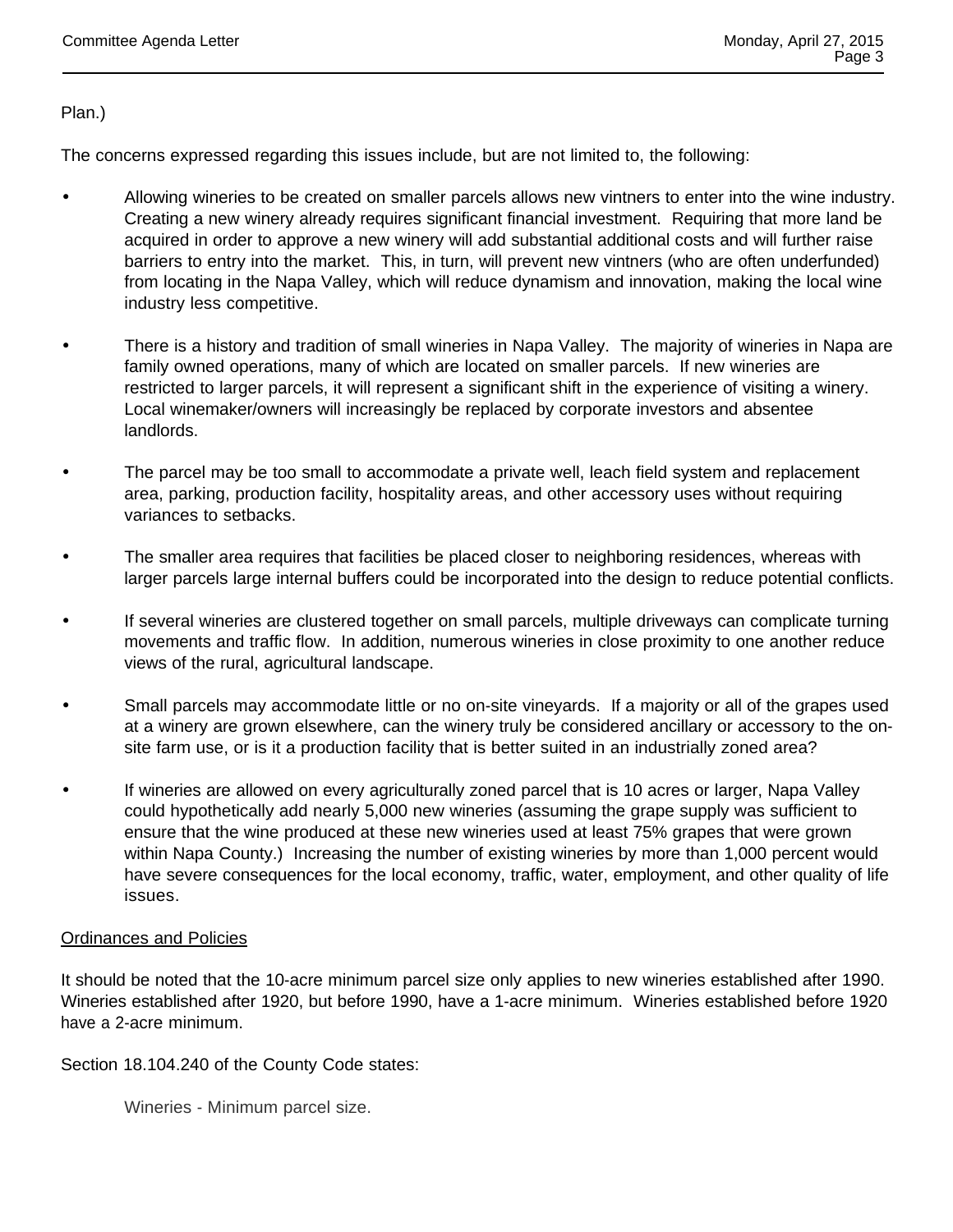Wineries are permitted to be located or operated on parcels zoned AP or AW only if the single parcel on which it is located meets the following minimum parcel size:

- A. Wineries that were established in conformance with all applicable county regulations prior to the effective date of the ordinance codified in this section: one acre;
- B. Wineries that were established after the effective date of the ordinance codified in this section: ten acres.

(Ord. 947 § 16, 1990: prior code § 12418)

Section 18.104.245 of the County Code states:

Exceptions to winery setback and minimum parcel size for pre-prohibition wineries.

- A. Substantially intact buildings (i.e., four walls and a roof) used as wineries prior to Prohibition, but not being used as wineries as of the date of the addition of this section to the code, may, subject to the approval of a use permit, be used as wineries under all of the provisions of this code otherwise applicable to wineries except as modified by this section. For purposes of this section, such wineries are called pre-Prohibition wineries.
- B. The minimum parcel size for a pre-Prohibition winery shall be two acres. A parcel that is made substandard (i.e., reduced in size to less than ten acres) after the date of adoption of this ordinance is not eligible for the exceptions allowed by this section.
- C. The setback requirements of Section 18.104.235 shall not apply to pre-Prohibition wineries, but the findings required by Section 18.104.235 shall apply to pre-Prohibition wineries.
- D. No pre-Prohibition winery shall necessarily be entitled to the same annual production capacity or type or intensity of social or marketing activity it had prior to Prohibition. These matters shall be determined on a case by case basis in connection with consideration of the use permit for the pre-Prohibition winery, but in no case shall exceed twenty thousand gallons per year.
- E. For purposes of this section, Prohibition took effect on January 16, 1920.
- F. A winery located on a parcel less than five acres in size shall demonstrate compliance with all applicable water and sewage requirements and that the sewage disposal system shall be contained entirely within the subject parcel.

(Ord. 1205 § 1, 2002: Ord. 1198 § 1, 2002) (Ord. No. 1330, § 1, 10-27-2009; Ord. No. 1379, § 162, 1-29-2013)

### Relevant General Plan policies include:

### Policy AG/LU-8:

The County's minimum agricultural parcel sizes shall ensure that agricultural areas can be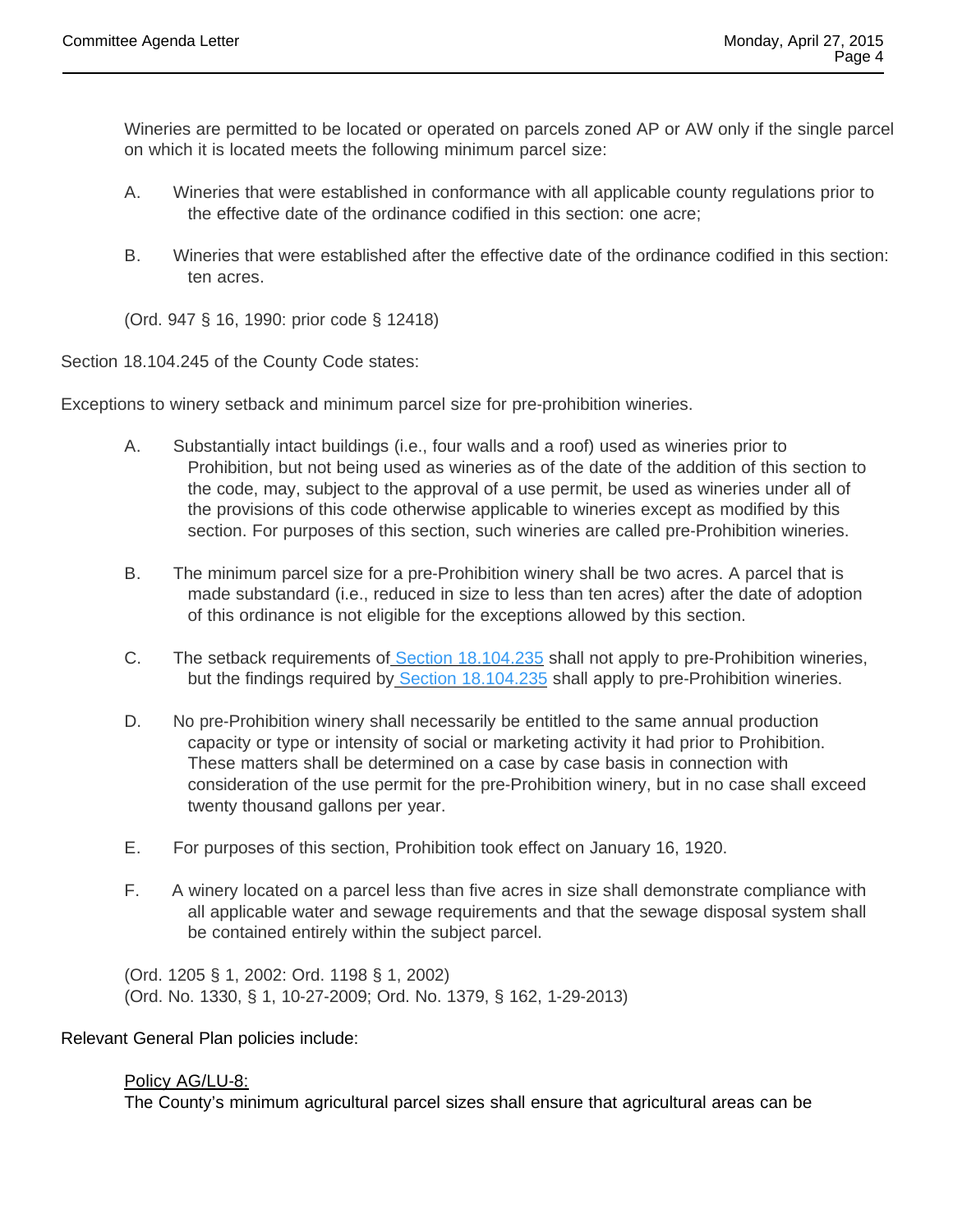maintained as economic units.

# Policy AG/LU-111:

Limitations on General Plan Amendments relating to Agricultural, Watershed, and Open Space and Agricultural Lands:

a) Until December 31, 2058, the provisions governing the intent and maximum building intensity for lands designated Agriculture, Watershed and Open Space and Agricultural Resource set forth in Policies AG/LU-20 and 21 (which are identical to Sections 3.F.7.a, 3.F.7.d, 3.F.8.a, and 3.F.8.d of the Agricultural Preservation and Land Use Element adopted on June 7, 1983, as amended through September 28, 2007 [hereinafter the "Land Use Element"]), shall not be amended unless such amendment is approved by vote of the people. Until December 31, 2058, the provisions governing minimum parcel size for lands designated Agriculture, Watershed and Open Space and Agricultural Resource set forth in Policies AG/LU- 20 and 21 shall not be amended to reduce minimum parcel sizes unless such amendment is approved by vote of the people.

### Analysis

Should the Committee wish to consider possible changes to the minimum parcel size, staff has provided some initial analysis.

The issue of minimum parcel size is in part a discussion on how many wineries should be allowed in the rural areas of the Napa Valley and how they should be dispersed. As requested by the Committee, staff broke down the analysis into three categories: parcels between 10 and 20 acres in size; parcels between 20 and 40 acres in size; and parcels larger than 40 acres. The results are provided in the table below.

|          | Parcels with Wineries |             |                | <b>Parcels without Wineries</b> |             |             |
|----------|-----------------------|-------------|----------------|---------------------------------|-------------|-------------|
|          | 10-20 acres           | 20-40 acres | $40$ acres $+$ | $10-20$ acres                   | 20-40 acres | $40+$ acres |
| AP       | 44                    | 35          | 34             | 263                             | 151         | 180         |
| AW       | 56                    | 65          | 117            | 968                             | 966         | 2,413       |
| Subtotal | 100                   | 100         | 151            | 1,231                           | 1,117       | 2,593       |
| Grand    | 351                   |             |                | 4,941                           |             |             |
| Total    |                       |             |                |                                 |             |             |

For existing wineries, those located within the AP (Agricultural Preserve) zone tend to be located on smaller parcels of less than 20 acres. Those located in the hillside areas tend to be located on larger parcels of 40 acres or more. Interestingly, the number of wineries in the AW (Agricultural Watershed) zone more than doubles those in the AP zone (238 vs. 113).

Of greater note are those parcels that are zoned agricultural, but do not currently have a winery. There are 594 parcels in the AP zone and 4,347 parcels in the AW zone that could accommodate a new winery (assuming all site development issues could be addressed, compliance with the 75% rule can be achieved, and the projects were economically feasible). Under the current County zoning regulations, the number of wineries could hypothetically increase from 467 to over 5,500. Even limiting new wineries to parcels of at least 40 acres could result in a potential 2,593 wineries, the vast majority of which would be located in the hillside areas (AW zone).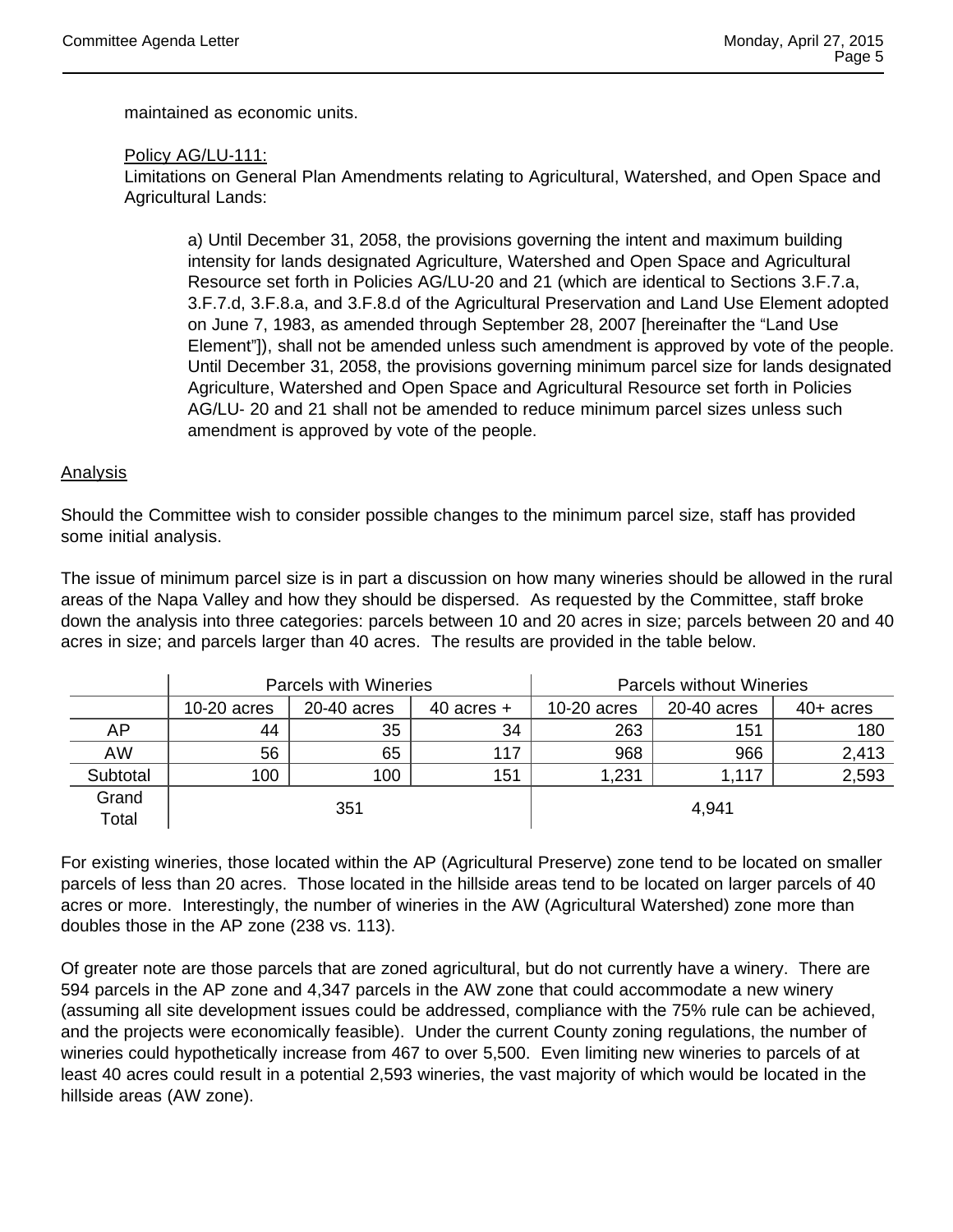For the purposes of discussion, staff analyzed the number of potential winery sites there would be if the parcel size were further limited by requiring a minimum percentage of the property be planted in vineyards (combining the minimum parcel size issue with the estate grape issue discussed later in this report). If new wineries were limited to parcels of at least 40 acres, that also have at least 50% of the site planted in vineyards, there would be 336 potential sites. If the threshold was increased to at least 90% vineyard coverage on a minimum of 40 acres, the number of sites would be reduced to 100.

# **NET LOSS OF VINEYARDS**

# **Issue**

The issue has been raised whether development within agricultural zones should result in no net loss of vineyards. The availability of specific data regarding this issue is limited. Currently, however, the average area of structures associated with wineries in the agricultural zones is 33,311 square feet (excluding caves as they do not result in vineyard loss). The median size of total structures within a winery facility in the agricultural zone is 8,928 square feet. These measures are of buildings only and do not include the entire production and hospitality footprint of winery facilities.

The concerns expressed regarding this issue include, but are not limited to, the following:

- The first and foremost land use activity within the agricultural preserve should be farming. The soils that provide Napa Valley wines with its distinctive quality are severely limited. Any use that results in a net decrease in the amount of land planted is contrary to the intent of the agricultural preserve and the General Plan.
- Although agriculture is the highest and best use of land within the preserve, it is not the only use. Flood control projects, habitat restoration, public infrastructure, road improvements, farm labor housing, and other uses also have a place within the agricultural preserve. Although the occasional loss of vineyards is regrettable, the removal of vineyards has been fairly minimal and has been more than offset by new plantings elsewhere within the valley. The total grape harvest has nearly doubled in the past 20 years and occasional minor reductions in vineyard acreage has not significantly affected overall supply.

### Ordinances and Policies

Interestingly, there are numerous sections of the County Code regulating the planting of vineyards. Staff has not found any restrictions on the removal of vineyards.

Relevant General Plan policies include the following:

### Policy AG/LU-2:

"Agriculture" is defined as the raising of crops, trees, and livestock; the production and processing of agricultural products; and related marketing, sales and other accessory uses. Agriculture also includes farm management businesses and farm worker housing.

### Policy AG/LU-12:

No new non-agricultural use or development of a parcel located in an agricultural area shall be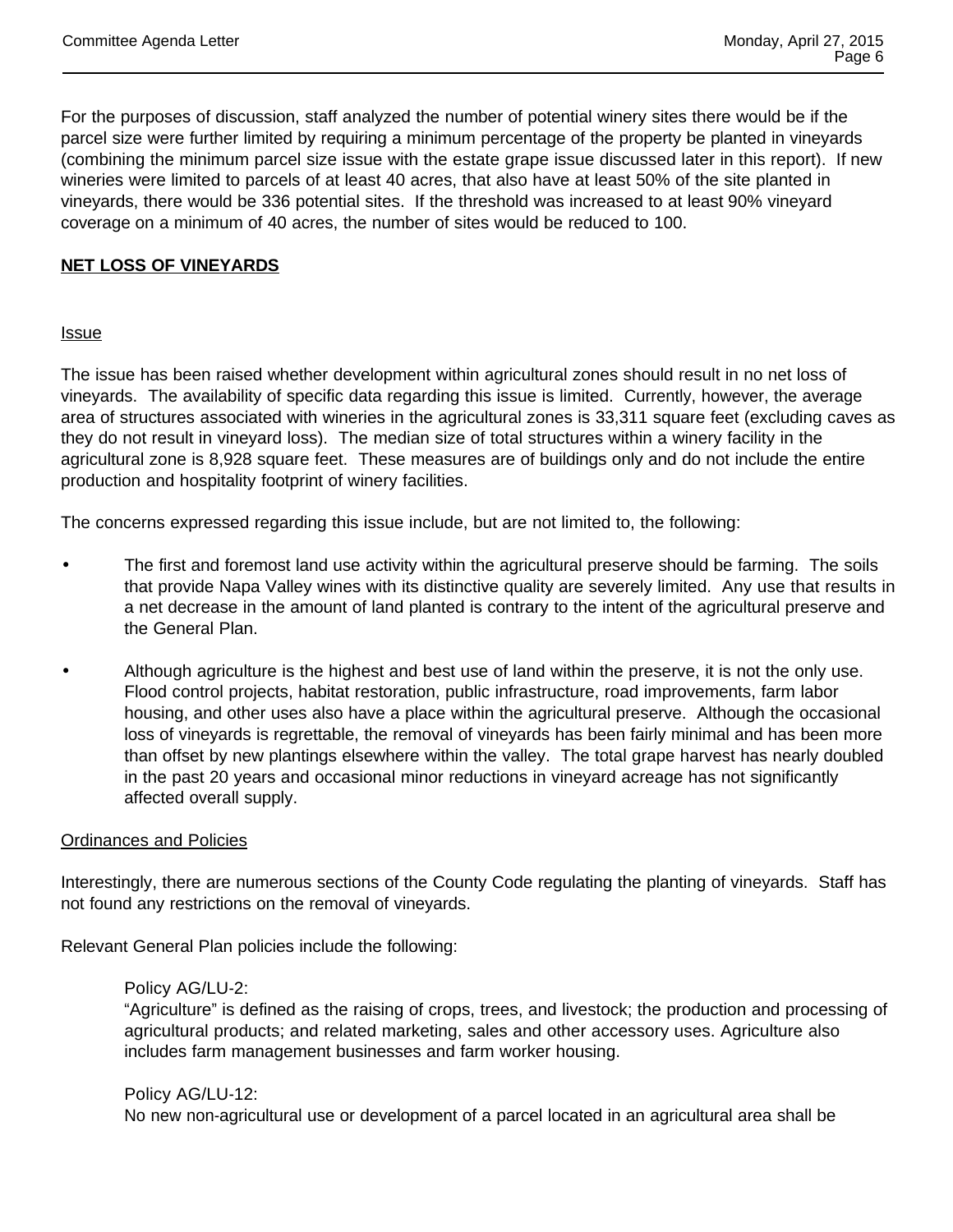permitted unless it is needed for the agricultural use of the parcel, except as provided in Policies AG/LU-2, AG/LU-5, AG/LU-26, AG/LU-44, AG/LU-45, and ROS-1.

# Analysis

Should the Committee wish to consider possible changes to the minimum parcel size, staff has provided some initial analysis.

Staff calculated this impact using two different methods. The first was to use the digitized aerial maps that are updated annually, which include estimates on the amount of acres of vineyard lost to development. This includes structures, parking lots, water features, and paved areas. The second method was to add up all of the construction approved since 1993. Both methods came up with very similar results.

Between 1993 and 2014, a total of 874 acres of vineyards were removed and converted into developed space. Note that this includes wineries, houses, and agricultural outbuildings. Over the past 22 years, an average of 39.7 acres of vineyards has been lost annually.

It is also important to recognize however, that the planting of new vineyards has far outpaced vineyard loss during this time period. In 1993, total vineyards in Napa County accounted for 38,593 acres. By 2014, that number had grown to 52,362 acres. This represented an increase of 13,769 acres, or an annual average of 625.9 acres of new vineyards per year. As a result, vineyard development grew faster than vineyard removal by nearly 1,600 percent.

# **ON-SITE GRAPE PRODUCTION**

### Issue

The question has been raised whether a minimum amount of grapes produced by a winery in the agricultural zones should be grown on the property where the winery is located. Currently, there are 35 wineries (8.7%) in the AP (Agricultural Preserve) and AW (Agricultural Watershed) zones that do not have any vineyards onsite. A total of 59 wineries (42.0%) of wineries have at least 50% vineyard coverage. Only 14 parcels (3.5%) have vineyard coverage of more than 90% on the land where the winery is located. The average for all parcels with existing wineries in the agricultural zones is 40.9% of the parcel is planted in vineyards. The median is 42.0%.

It should be noted that the percentage of land in vineyard is generally much higher for wineries located in the AP zone (median of 68.9%) than those in the AW zone (median of 32.3%). Parcels zoned AW typically include sloped areas, watercourses, special status species, and other physical constraints which prevent the land from being fully developed into vineyards.

The concerns expressed regarding this issue include, but are not limited to, the following:

 The idea of a winery dependent upon the surrounding land for the source of its grapes is a nostalgic ideal that no longer reflects the diversity of the current marketplace. For some vintners, it is not economically feasible to invest in the expense of constructing extensive capital improvements, when custom crush facilities are available. Crushing, blending, storage, and tasting may occur at several different locations, allowing winemakers to keep overhead costs low. Moreover, concentrating several winemaking operations into one facility limits impacts to only one parcel, thereby preventing the loss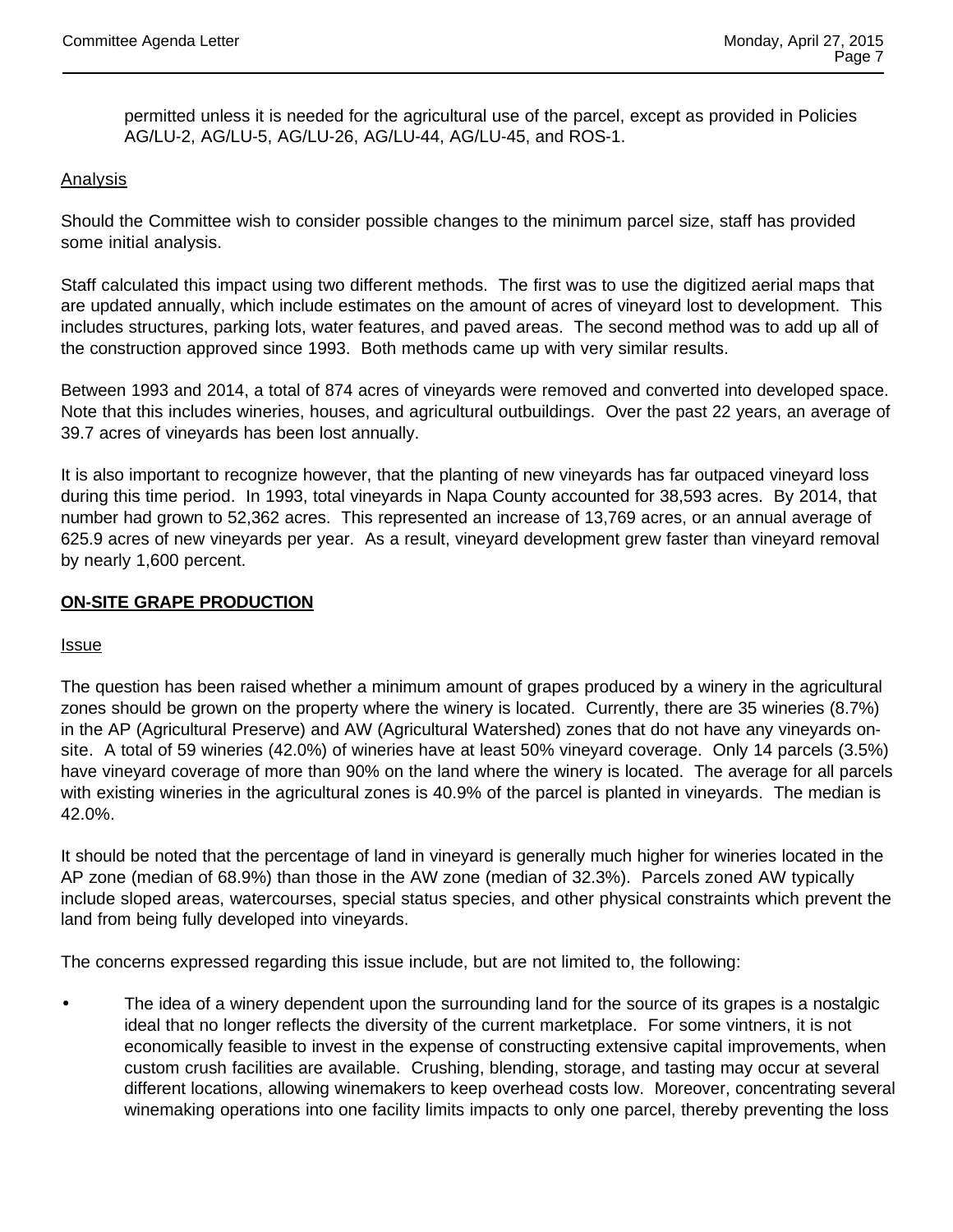of vineyards that would result if wineries were built on each individual property.

- As mentioned previously, wineries located in hillside areas may not be able to meet a high threshold for estate grape production due to environmental limitations.
- Wineries are considered to be accessory to the primary use of land in the agricultural preserve, which is farming (i.e., the growing of grapes). If a winery is located on land that does not have vineyards, it is primarily a production facility to service grapes grown anywhere within the valley and not just those grown on-site. Such facilities are more appropriately located in the industrial area, so that the soils they would otherwise occupy can remain in agricultural production. A winery should reflect the terroir and the setting of the land on which it is located.
- The 75% rule has limited value, as it only applies to new wineries and/or expanded production of preexisting wineries. An estate grape requirement would provide additional regulatory incentives to ensure that the primary activity within the agricultural preserve remains the growing and harvesting of wine grapes.

### Ordinances and Policies

Staff is not aware of any code requirements or General Plan policies that directly address the issue of wineries including fruit grown on-site as a part of their production.

#### Analysis

Should the Committee wish to consider possible changes to the minimum parcel size, staff has provided some initial analysis.

County staff does not have access to individual winery data from either the California Department of Food and Agriculture (CDFA) or the Alcohol, Tobacco, Tax and Trade Bureau (TTB). Consequently, any analysis of existing levels of estate grape production and/or trends can only be inferred from other available data.

The following table shows total wine production for Napa Valley, as provided by TTB (in gallons). Staff has correlated that information with estimated gallons produced from grapes grown in Napa Valley, as reported by the County Agricultural Commissioner. This is not an exact measurement, as some Napa grapes may be sold to winemakers outside of the County. Also, a standard of 142.68 gallons per ton of grapes is assumed here, whereas, the number of gallons per ton may range anywhere from 140 to 180, depending on the type of grape and how it is processed.

Nevertheless, the table can provide a general picture. Since 1997, the percent of local grapes has generally ranged from 39 to 57 percent. The average during this time was 39.2% (the median was 39.6%).

| Year | <b>Total Production</b><br>per TTB | <b>Tons/Year per Ag</b><br><b>Commissioner</b> | <b>Number of gallons</b><br>(tons x 142.68) | <b>Percent of local grapes</b><br>used in total production |
|------|------------------------------------|------------------------------------------------|---------------------------------------------|------------------------------------------------------------|
| 2013 | 50,906,837.52                      | 174,847                                        | 24,947,170                                  | 49.01%                                                     |
| 2012 | 46,124,922.99                      | 182,859                                        | 26,090,322                                  | 56.56%                                                     |
| 2011 | 40,704,362.02                      | 121,872                                        | 17,388,697                                  | 42.72%                                                     |
| 2010 | 41,995,025.78                      | 138,842                                        | 19,809,977                                  | 47.17%                                                     |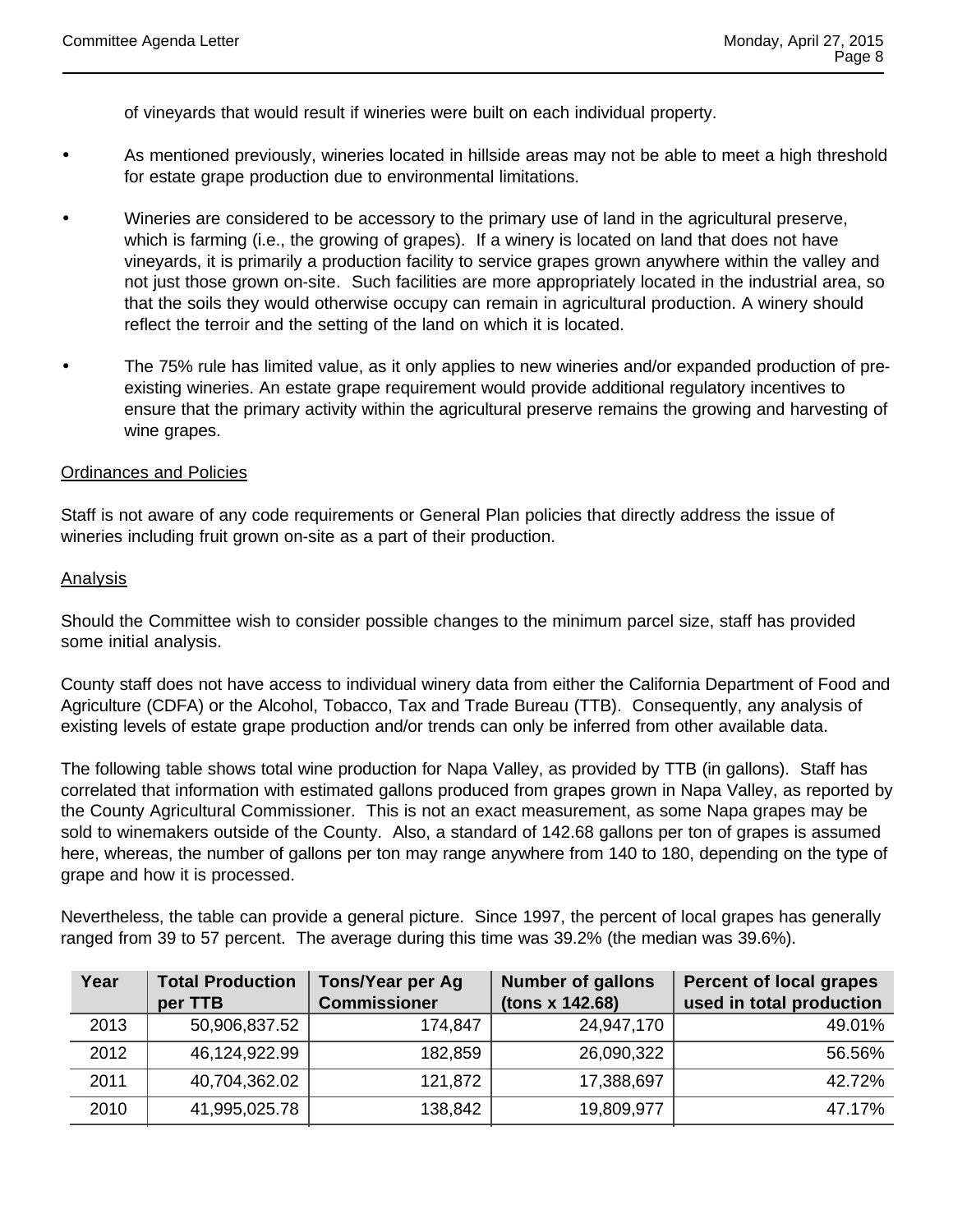| 2009 | 47,951,909.28 | 142,976 | 20,399,816 | 42.54%  |
|------|---------------|---------|------------|---------|
| 2008 | 47,480,760.99 | 115,865 | 16,531,618 | 34.82%  |
| 2007 | 52,265,539.91 | 145,112 | 20,704,580 | 39.61%  |
| 2006 | 55,105,749.19 | 152,776 | 21,798,080 | 39.56%  |
| 2005 | 52,622,256.66 | 181,025 | 25,828,647 | 49.08%  |
| 2004 | 44,786,597.41 | 119,874 | 17,103,622 | 38.19%  |
| 2003 | 43,715,896.20 | 128,814 | 18,379,182 | 42.04%  |
| 2002 | 49,026,660.50 | 130,099 | 18,562,525 | 37.86%  |
| 2001 | 50,288,994.00 | 126,438 | 18,040,174 | 35.87%  |
| 2000 | 49,631,773.00 | 136,962 | 19,541,738 | 39.37%  |
| 1999 | 46,871,674.00 | 103,526 | 14,771,090 | 31.51%  |
| 1998 | 42,890,084.00 | 102,355 | 14,604,011 | 34.05%  |
| 1997 | 45,120,611.00 | 144,217 | 20,576,882 | 45.60%  |
| 1996 | 17,881,751.00 | 100,251 | 14,303,813 | 79.99%  |
| 1995 | 9,811,801.00  | 109,842 | 15,672,257 | 159.73% |
|      |               |         |            |         |

Separately, staff looked at the reports provided by the 40 or so wineries subject to the Napa County wine audit over the past three years. It should be noted that this is a small sample, perhaps 10% of the 400 wineries located in agricultural zones. It should also be noted that estate production referred to here may include vineyards that are owned by the winery operator but may not be located on the same site as the winery facility. Despite these caveats, the information again provides a general picture of current practices as they relate to the issue of estate production.

In 2013, the wineries that participated in the audit reported a total production of 2,216,548 gallons. Of that amount, 784,207 gallons came from grapes grown by the winery owner, or about 35.4% of total production. In 2014, audited wineries produced 1,088,203 gallons. A total of 334,341 gallons came from grapes grown by the winery owner, or 30.7%. These numbers are generally consistent with the 39% figure cited from using Agricultural Commissioner data (described above).

# **SUPPORTING DOCUMENTS**

- A . Winery Definition Ordinance
- B . WDO Clarification
- C . Marketing Events Resolution
- D . AB2004
- E . Draft APAC Minutes April 13, 2015